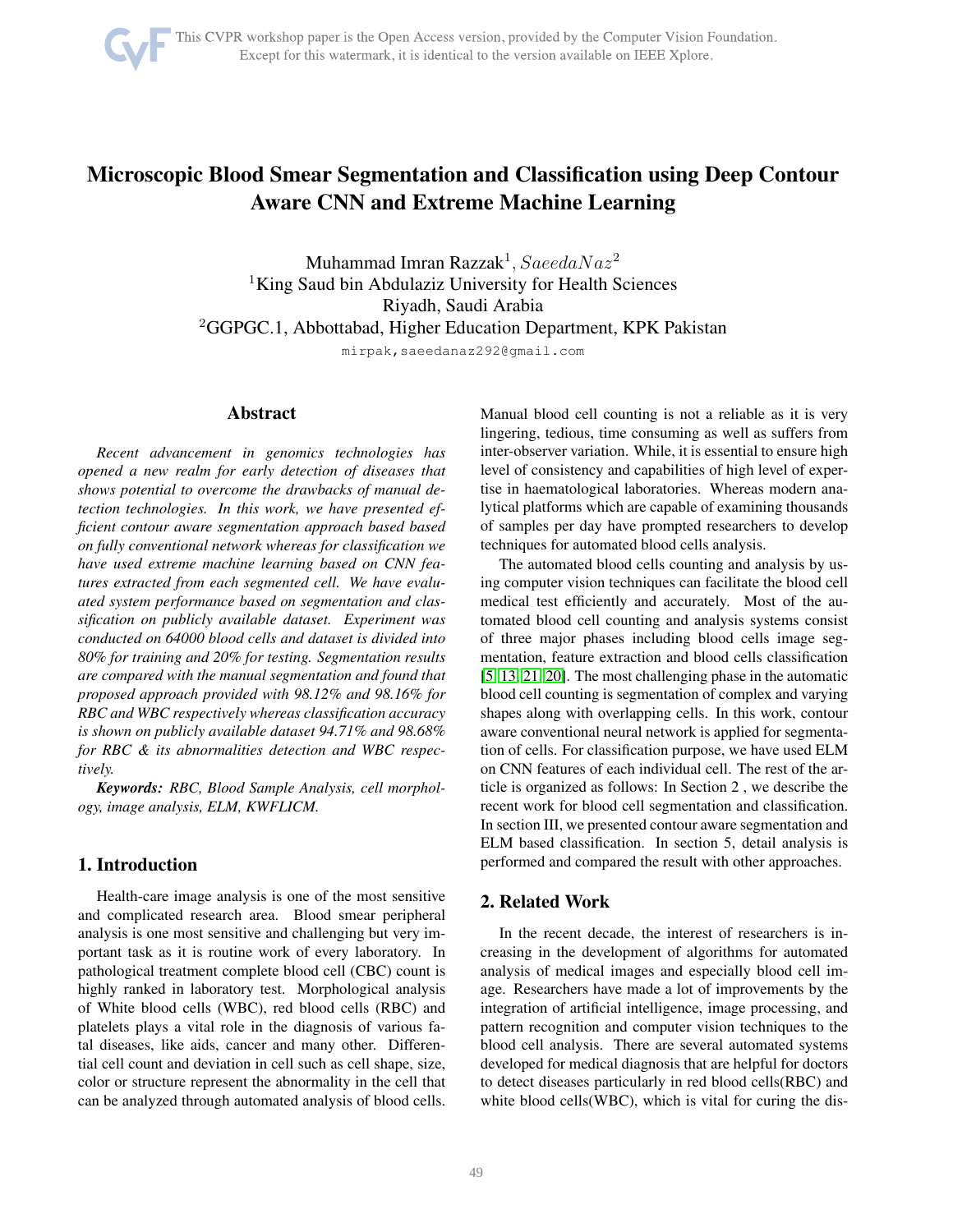

Figure 1. Blood constituents

ease.

In literature the researchers have shown increasing interest in the development of various algorithms for blood cell analysis. The quantification of red blood cells (RBC) is performed to find the size and shape of the cells. The RBC count is a perfect indicator of diseases such as anaemia, cancer, leukaemia, aids, renal tumour and many other diseases. Generally, microscopic based evaluation technique is used as the standard method to perform blood cells segmentation and analysis [\[20\]](#page-6-1) [\[25\]](#page-6-2) [\[16\]](#page-5-2) [\[15\]](#page-5-3) shirazi2015accurate [\[5\]](#page-5-0). Tomari et al presented computer aided system for the automated analysis of RBC. They have extracted RBC regions from the background by applying thresholding on the green channel of RGB image [\[24\]](#page-6-3) . They have performed image enhancement by morphological filters. In automated blood cell analysis image segmentation plays key role. The image segmentation directly affect the next processing steps of feature extraction and classification. In case of human blood cell image segmentation numerous algorithms were proposed to obtain better results but still efforts are required to improve the accuracy of segmentation [\[25\]](#page-6-2)[\[19\]](#page-5-4). Huge amount of the diagnostic information can be extracted by the detection of size and shape of RBC. The count of red blood cells in a particular area in blood sample and its ratio the whole area can also be used for the detection of disease [\[8\]](#page-5-5). In medical field, the analysis of RBC yields information relevant to pathological diseases. The deformability of shape of RBC has a connection with the relevant diseases like Myalgic Encephalomyelities (ME) and many other diseases. That is why the accurate diagnosis is vital in identifying the correct treatment [\[25\]](#page-6-2) [\[26\]](#page-6-4). The traditional blood cells counting in laboratory is called hemocytometer or haematology analyser. These procedures fully rely on the expertise skill to count the cells by reviewing the sample under microscope. In automated blood cells counting the segmentation of overlapped cells is a challenging task. In literature most of the previously proposed segmentation

techniques of blood cells are suffering from errors and inconsistencies. Segmentation of RBC from cytoplasm region of WBC is more difficult due to the complex nature of the blood cells and colour similarity. For this purpose statistical model based approaches are the most successful and practical for the boundaries detection and texture distribution [\[4\]](#page-5-6). Due to complex background it is difficult to clearly detect boundaries [\[1\]](#page-5-7). Different approaches for RBC feature extraction are used in literature. Morphological operators like erosion and dilation were used to enhance the boundary of objects [\[3\]](#page-5-8). Morphological operators are useful to preserve the size and shape features. Ross et al. have exploited local thresholding of levels to enhance the early detection. Their focus is on classification problem to distinguish among parasite species like malaria, vivax or oval, and therefore; they have used two phase machine learning strategy for this purpose [\[18\]](#page-5-9). For classification they have used colour and texture features in the first phase. In the second phase they have used shape and relative size features along with number of parasites per cell and relative position of the parasite within the cell. Various methods are used for the classification of blood cells in literature. Most commonly found methods were Bayesian classifier which were used by Sinha et.al [\[22\]](#page-6-5) and Ghosh et al.[\[9\]](#page-5-10) . They have extracted different features like area ratio, number of nucleus lobs, average value of colour components, and have achieved 82% accuracy in classifying leukocytes. K-Nearest neighbour was used by Piuri eta al. and achieved with accuracy of 70.6% [\[14\]](#page-5-11). Tomari have used ANN for the classification or RBC and have achieved 82% accuracy [\[24\]](#page-6-3).A new classification technique extreme learning machine is introduced in literature which is suitable for single layer classification. Several authors have used ELM as a classifier for the classification of different images processing task and provided promising results [\[23\]](#page-6-6) [\[12\]](#page-5-12) [\[27\]](#page-6-7) [\[11\]](#page-5-13).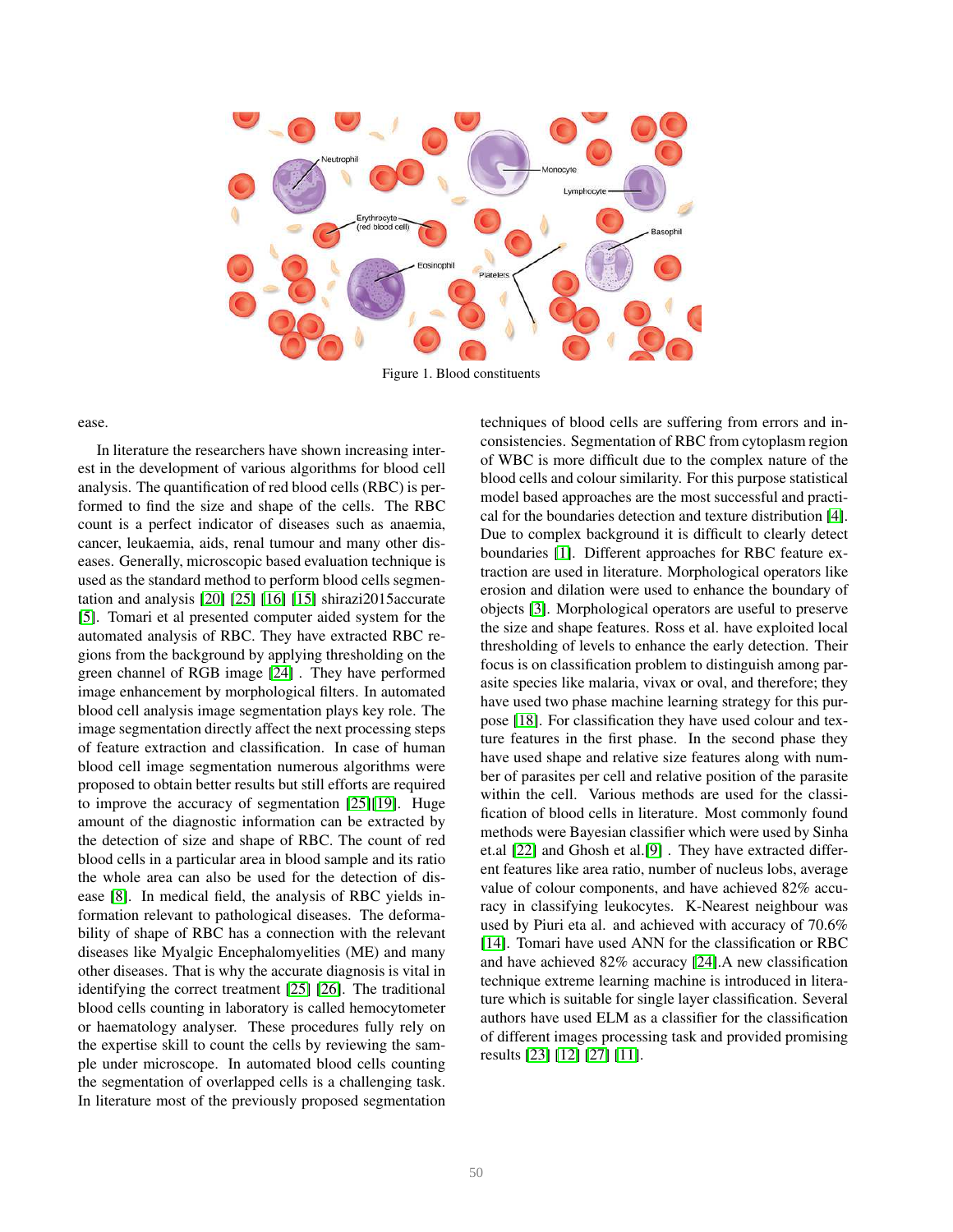## 3. Blood Smear Analysis

Automated screening of prepared blood films consist of two main phases: segmentation of cells into individual and classification of segmented cells in to appropriate class. In order to meet the challenges of segmentation, in this work, we have applied contour aware fully conventional neural network chen for efficient segmentation of cells. Deep contour aware notwork. In the second section, we introduce CNN features for WBC and plus several other features for RBC and forward to ELM for classification.

#### 3.1. Contour Aware Segmentation

Blood cells exhibit wide variations of cell morphology and size that make them difficult to be segmented accurately especially due to overlapping. To address this issue, several methods have been proposed as discussed in section II. However, these methods are not efficient due to large variations, overlapping of cells. Contour aware conventional network [\[7\]](#page-5-14) generate multi-scale feature representation to deal with large variations and overlapped cells. Recently DCAN (contour aware segmentation) showed promising result and is the winner

Segmentation of touching and overlapped cells could be enhanced by using contextual features and CNN with auxiliary supervision. As segmentation accuracy is affected due to complexity of cells in traditional CNN as network with single receptive field size cannot satisfactorily deal with the large variations of blood smear images. Thus, leveraging contextual information could improve the segmentation performance by recognizing its structure. In this work, we have used multilevel contextual feature representation that include contextual information. The classification scores from FCN are established based on the intensity information from the given receptive field. By harnessing the multilevel contextual features with auxiliary supervision, the network can produce good probability maps of gland objects. However, its still quite hard to separate the touching glands by leveraging only on the likelihood of gland objects due to the essential ambiguity in touching regions. This is rooted in the down-sampling path causing spatial information loss along with feature abstraction. The boundary information that make cure somehow provides good complementary cues for splitting objects

#### 3.2. Morphological Analysis

Differential cell count and deviation in cell such as cell shape, size, color or structure represent the abnormality in the cell are the main objective of automated analysis of blood cells. In the first phase,we have used contour aware CNN for segmentation of individual cells. Each segmented cell is then extracted to remove the background cells. At this

stage, color descriptors are enough to segregate cells into RBC and WBC, thus based on the color intensity features, cells are segregated into two types of blood constituents. In order to classify WBC into five sub types, we have extracted minimum enclosing rectangle of segmented cell as consider as region. For each cropped region, we have extracted CNN features computed at early stage and forward to ELM for classification into five sub types. In order to classify RBC into normal and identify abnormalities, we have extracted several features i.e. area, circularity, parameter, centroid, medial axis ratio, cell deform ratio, roughness, regularity, uniformity and coarseness etc. Extracted features are forwared to ELM for classification.

To train the ELM we only need to adjust the hidden neurons. We have chosen sigmoid function for the activation function. We have determined number of neurons through cross validation. In case of WBC segmentation, we forwarded CNN features to ELM for classification. CNN based features are extracted based on minimum enclosing rectangle of cell. Whereas for RBCs, extracted features are forwarded to ELM classifier for identification to classify into normal and further abnormalities.

### 4. Result and Discussion

In this work, automatic system used to help the diagnosis of some important blood diseases is developed. To evaluate the performance of proposed approach, experiment is conducted on blood cell images dataset ALL-IDB. Constituents of blood smear images are RBCs, WBCs and platelets. Differential cell count is time consuming and prone to error. This process is automated by segmenting the RBCs from other blood constituent and analyzing each segmented RBC.

Figure [2](#page-3-0) describe the blood cell segmentation and classification framework. Results shows that deep contour aware network is capable of segmenting the touching as well as overlapped cells efficiently as compare to FCN based segmentation as shown in figure [3.](#page-4-0) After the segmentation of individual, the next task is the classification into blood consistent.

Each identified cell is segregated from other neighbouring cells and based on minimum area covered by object is segmented using minimum enclosing rectangle. As for WBC classification into sub types, we have use CNN based extreme machine leaning. To optimize the algorithm performance, we have extracted the CNN features from already computed CNN based on region. In our case, region is the MER of each identified cell. For RBC classification, we have used texture and shape defining featuure base on the fact that texture feature and shape features are very important for the classification and differential RBCs into normal cells and other abnormalities. Healthy RBC shape is biconcave with central pale area, thus any deviation in cell shape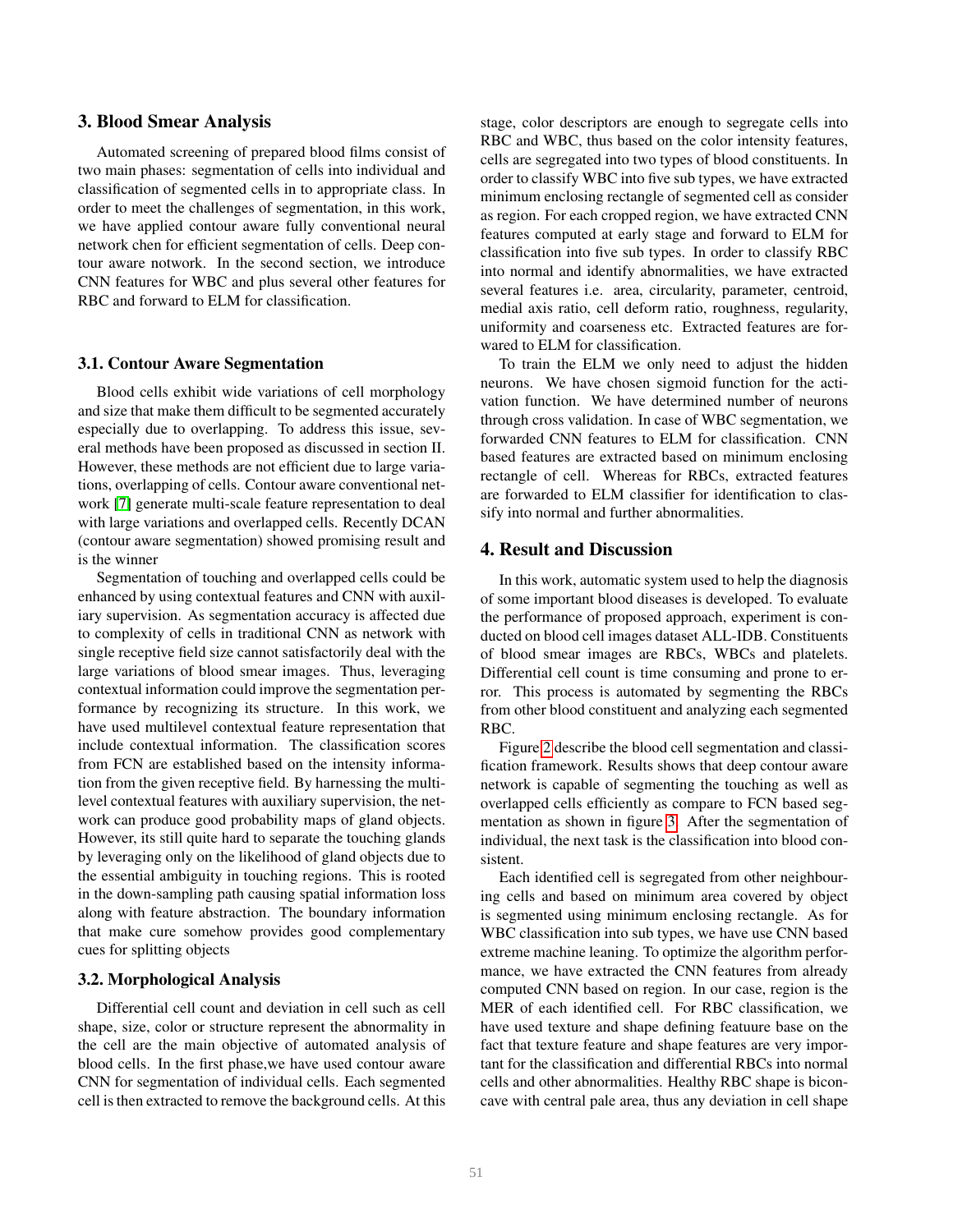

<span id="page-3-0"></span>Figure 2. Proposed Methodology

(size, volume etc.) or texture deviation (color etc.) would result in abnormalities in cells, that will further classified into abnormalities types as shown in figure below.

For implementation purpose we have used Caffe: a open source library. In our work, network randomly corp 450 X 450 region form input blood smear image as input image and give prediction mask of each individual object as output. In order to label the contours, we have used [\[17\]](#page-5-15) and [\[21\]](#page-6-0) to segment the cells and then counter check by pathologist to validate. After review of each segmented cell, we have used disk filter to enlarge the contour.

## 4.1. Dataset

To evaluate the proposed classification method, we have used ALL-IDB blood cell dataset [31]. ALL-IDB is public and freely available dataset of microscopic blood images. The dataset is especially developed for the evaluation and comparison of blood cell segmentation and classification. It is composed of 108 JPG format images with 24 bit color depth, resolution 2592 x 1944. Dataset consist of about 39000 blood elements that are captured captured with an optical laboratory microscope coupled with a Canon PowerShot G5 camera. As this detest is collected for mainly for Leukemia, thus in order to include RBC abnormalities, we have included several images publicly available on web such as DPDx, ASH image bank and other images available on Google . Statistics of collected dataset are described in table [2.](#page-4-1) We have used keywords "sickle cells microscopic", "eliptocytes cells microscopic image" , "burr cells image" etc. to search images and extracted 32, 29, 23, 25, 23 and 23 for sickle, eliptocytes and ovalocytes, helmet and acathocytes and burr cell. After careful observation, we have selected the images that meet criteria and discarded rest of the images as discussed [2.](#page-4-1) We have divided the dataset into training (approximately 80%) and testing (approximately 20%). The extracted images from web contribute of 46.2% and consist of approximately 25000 blood cells. Thus our total dataset consist of 64000 blood cell.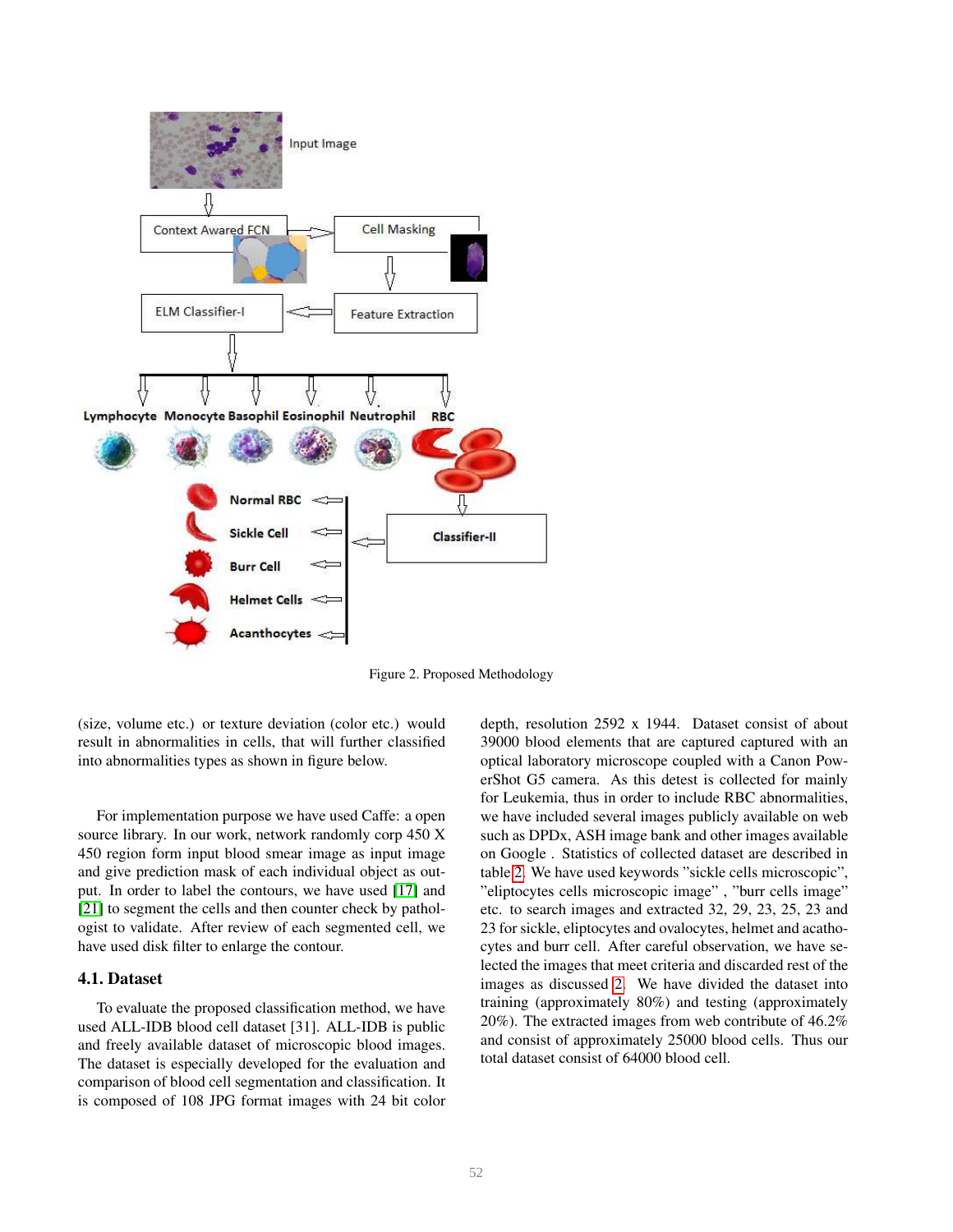

<span id="page-4-0"></span>Figure 3. Contour Aware CNN [\[7\]](#page-5-14)

| Table 1. Overall Segmentation result |  |  |  |  |                                       |  |  |
|--------------------------------------|--|--|--|--|---------------------------------------|--|--|
| Target                               |  |  |  |  | TP FP TN FN Recal. Prec. Acc.         |  |  |
|                                      |  |  |  |  | RBC. 4219 21 724 42 99.17 98.36 98.12 |  |  |
|                                      |  |  |  |  | WBC 522 9 811 23 95.93 98.30 98.6     |  |  |

<span id="page-4-1"></span>Table 2. Dataset Statistics

| Dataset                     | Images | Training | Testing |
|-----------------------------|--------|----------|---------|
| $ALL_IDB$                   | 108    | 88       | 20      |
| Sickle Cell                 | 21     | 16       | 5       |
| Elliptocytes and Ovalocytes | 22     | 17       | 5       |
| Helmet                      | 17     | 12       | 5       |
| Acanthocytes                | 18     | 12       |         |
| Burr cells                  | 15     | 11       |         |
| Total                       | 201    | 156      | 45      |

 $T(1, 2, 0, 1)$   $T(3, 1, 2)$ 

| Target    | TP  | FP  | TN   | FN  | Prec. | Acc.  |
|-----------|-----|-----|------|-----|-------|-------|
| Normal    | 350 | 36  | 541  | 24  | 90.67 | 93.69 |
| Sickle    | 99  | 20  | 368  | 35  | 83.19 | 89.46 |
| Elli.&Ova | 100 | 29  | 387  | 25  | 77.51 | 90    |
| Acantho.  | 75  | 24  | 338  | 38  | 75.75 | 86.94 |
| Burr      | 80  | 28  | 346  | 33  | 74    | 87.47 |
| Helmet    | 85  | 23  | 371  | 30  | 78.7  | 89.58 |
| Overall   | 789 | 160 | 2351 | 185 | 83.14 | 90.10 |

# 4.2. Evaluation Criteria

To evaluate the proposed method, commonly used evaluation criteria for quantitative measurement such as classification False Positive, True Negative, False Negative, True Negative, sensitivity and specificity were analyzed. On the basis of these parameters we have calculated precision, recall and over all accuracy shown in equation below.

$$
Precision = TP/(Tp + Fp)
$$
 (1)

$$
Recall = TP/(Tp + FN)
$$
 (2)

where TP, FN, TN, and FP are the number of true positives, false negatives, true negatives and false positives, respectively. AUC is one of the most popular methods for evaluating the performance of the binary classifier. A perfect classifier provides an AUC of 1.

Table 4. Overall WBC classification result

| Target   | TP  | FP | TN  | FN | Prec. | Acc.  |
|----------|-----|----|-----|----|-------|-------|
| Neutro.  | 181 | 3  | 195 | 4  | 98.36 | 98.17 |
| Eosino.  | 47  |    | 331 | ٩  | 97.91 | 98.6  |
| Basophil | 29  |    | 348 |    | 99.4  | 90    |
| Lympho.  | 67  | 3  | 329 | 2  | 95.75 | 98.8  |
| Monocyte | 46  | 2  | 328 | 3  | 95.8  | 98.68 |

# 5. Conclusion

In this work, we have presented efficient contour aware segmentation approach based based on fully conventional network whereas for classification we have used CNN based extreme machine learning. We formulate this challenge segmentation and classification problem by using contour aware CNN and Faster-Region CNN. In our case, We have used Deep Contour aware CNN for region extraction. We have evaluated system perfor-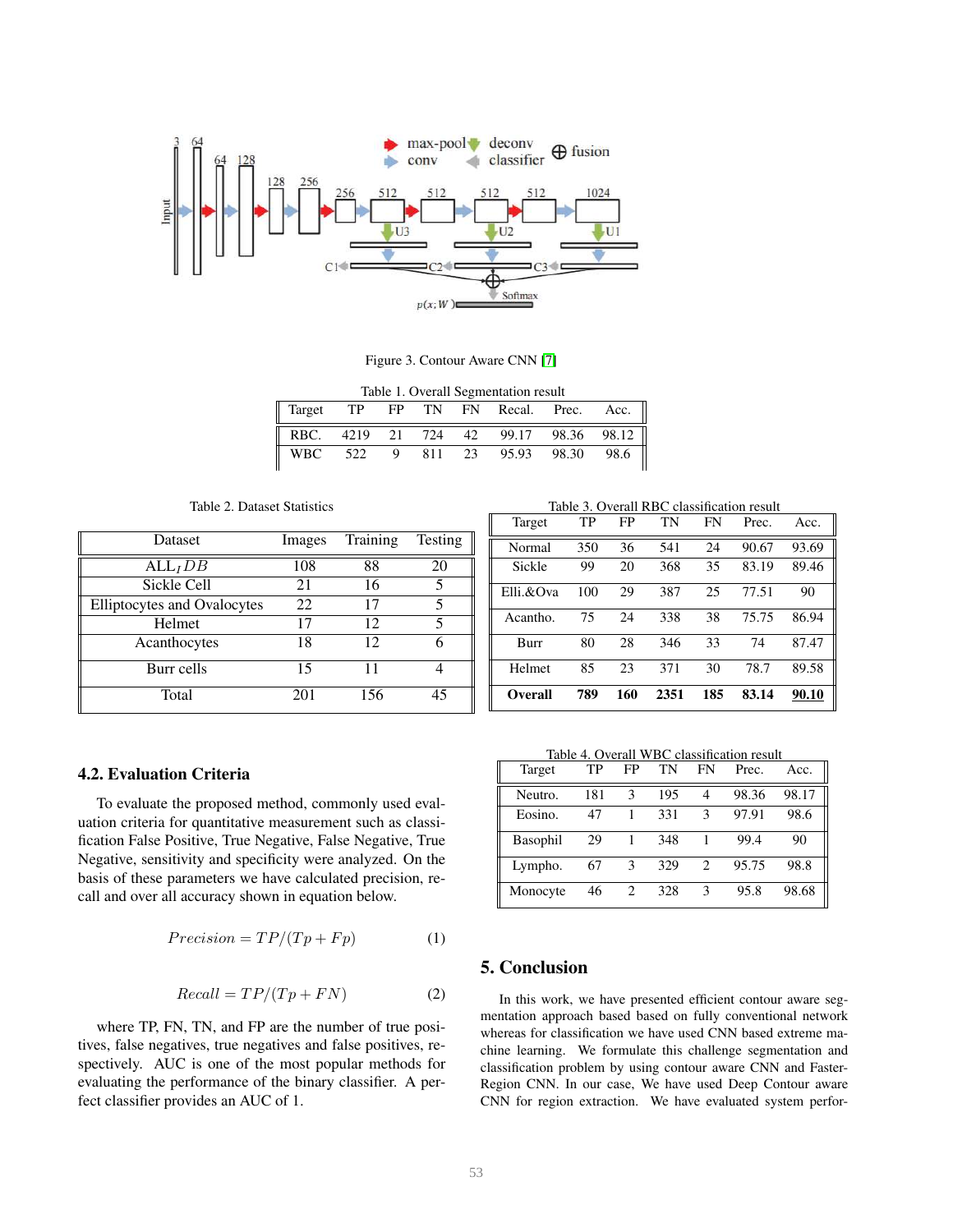| Ref      | Dataset        | Prep.       | Segm.       | Classifi.  | Acc    |
|----------|----------------|-------------|-------------|------------|--------|
| [20]     | <b>ALL_IDB</b> | Morph       | ad.Otsu     | SVM, ANN   | 85%    |
| $[24]$   | <b>ALL_IDB</b> | Morph       | ad.Otsu.    | NN         | 83%    |
| $[10]$   | 400 Images     |             | Canny       | Hybrid     | 88%    |
| $[19]$   | <b>UTHM</b>    | Morph       | Watershed   | <b>ANN</b> | 87%    |
| $[26]$   | 100 Images     | Median      | Contour     | <b>SVM</b> |        |
| $[2]$    | <b>UTM</b>     | Morph       | <b>CHT</b>  | Manual     | 91%    |
| [6]      | All-IDB        | Hist. equ   | Thres.      | <b>KNN</b> | 93%    |
| $[17]$   | All-IDB+other  | image norm. | KWFLICM.    | <b>ELM</b> | 91.10% |
| Proposed | All-IDB+other  | image norm. | <b>DCAN</b> | FRCN+ELM   | 95.10% |

Table 5. Comparative analysis

mance based on segmentation and classification on publicly available dataset. Experiment was conducted on 64000 blood cells and dataset is divided into 80% for training and 20% for testing. Segmentation results are compared with the manual segmentation and found that proposed approach provided with 98.12% and 98.16% for RBC and WBC respectively whereas classification accuracy is shown on publicly available dataset 94.71% and 98.68% for RBC & its abnormalities detection and WBC respectively. System performance showed that segmentation result on both datasets are fast, robust, efficient and coherent. Meanwhile, the classification and categorization of cells into normal and abnormal cells showed high sensitivity with slightly better results.

## References

- <span id="page-5-7"></span>[1] Robiyanti Adollah, MY Mashor, NF Mohd Nasir, H Rosline, H Mahsin, and H Adilah. Blood cell image segmentation: a review. In *4th Kuala Lumpur International Conference on Biomedical Engineering 2008*, pages 141–144. Springer, 2008.
- <span id="page-5-17"></span>[2] Yazan M Alomari, Siti Norul Huda Sheikh Abdullah, Raja Zaharatul Azma, and Khairuddin Omar. Automatic detection and quantification of wbcs and rbcs using iterative structured circle detection algorithm. *Computational and mathematical methods in medicine*, 2014, 2014.
- <span id="page-5-8"></span>[3] Jesus Angulo and Georges Flandrin. Automated detection of working area of peripheral blood smears using mathematical morphology. *Analytical cellular pathology*, 25(1):37–49, 2003.
- <span id="page-5-6"></span>[4] Rongtai Cai, Qingxiang Wu, Rui Zhang, Lijuan Fan, and Chengmei Ruan. Red blood cell segmentation using active appearance model. In *Signal Processing (ICSP), 2012 IEEE 11th International Conference on*, volume 3, pages 1641– 1644. IEEE, 2012.
- <span id="page-5-0"></span>[5] Tamalika Chaira. Accurate segmentation of leukocyte in blood cell images using atanassov's intuitionistic fuzzy and interval type ii fuzzy set theory. *Micron*, 61:1–8, 2014.
- <span id="page-5-18"></span>[6] Niranjan Chatap and Sini Shibu. Automatic blasts counting for acute leukemia cells based on blood samples. *International Journal of Computer Science & Applications (TI-JCSA)*, 3(01), 2014.
- <span id="page-5-14"></span>[7] Hao Chen, Xiaojuan Qi, Lequan Yu, Qi Dou, Jing Qin, and Pheng-Ann Heng. Dcan: Deep contour-aware networks for object instance segmentation from histology images. *Medical Image Analysis*, 36:135–146, 2017.
- <span id="page-5-5"></span>[8] Cecilia Di Ruberto, Andrew Dempster, Shahid Khan, and Bill Jarra. Analysis of infected blood cell images using morphological operators. *Image and vision computing*, 20(2):133–146, 2002.
- <span id="page-5-10"></span>[9] Madhumala Ghosh, Devkumar Das, Chandan Chakraborty, and Ajoy K Ray. Automated leukocyte recognition using fuzzy divergence. *Micron*, 41(7):840–846, 2010.
- <span id="page-5-16"></span>[10] Sang Yun Lee, Hyun Joo Park, Catherine Best-Popescu, Seongsoo Jang, and Yong Keun Park. The effects of ethanol on the morphological and biochemical properties of individual human red blood cells. *PloS one*, 10(12):e0145327, 2015.
- <span id="page-5-13"></span>[11] Javier López-Fandiño, Pablo Quesada-Barriuso, Dora B Heras, and Francisco Argüello. Efficient elm-based techniques for the classification of hyperspectral remote sensing images on commodity gpus. *IEEE Journal of Selected Topics in Applied Earth Observations and Remote Sensing*, 8(6):2884–2893, 2015.
- <span id="page-5-12"></span>[12] Abdul Adeel Mohammed, Rashid Minhas, QM Jonathan Wu, and Maher A Sid-Ahmed. Human face recognition based on multidimensional pca and extreme learning machine. *Pattern Recognition*, 44(10):2588–2597, 2011.
- <span id="page-5-1"></span>[13] Sedat Nazlibilek, Deniz Karacor, Tuncay Ercan, Murat Husnu Sazli, Osman Kalender, and Yavuz Ege. Automatic segmentation, counting, size determination and classification of white blood cells. *Measurement*, 55:58–65, 2014.
- <span id="page-5-11"></span>[14] Vincenzo Piuri and Fabio Scotti. Morphological classification of blood leucocytes by microscope images. In *Computational Intelligence for Measurement Systems and Applications, 2004. CIMSA. 2004 IEEE International Conference on*, pages 103–108. IEEE, 2004.
- <span id="page-5-3"></span>[15] Muhammad Imran Razzak. Automatic detection and classification of malarial parasite. *International Journal of Biometrics and Bioinformatics (IJBB) Vol*, 9:1, 2015.
- <span id="page-5-2"></span>[16] Muhammad Imran Razzak and Bandar Alhaqbani. Automatic detection of malarial parasite using microscopic blood images. *Journal of Medical Imaging and Health Informatics*, 5(3):591–598, 2015.
- <span id="page-5-15"></span>[17] Muhammad Imran Razzak and Saeeda Naz. Automated red blood cell segmentation and classification of red cell disorders using extreme learning machine and kernel weighted fuzzy local information c-means. *CVPR17, Submitted*.
- <span id="page-5-9"></span>[18] Nicholas E Ross, Charles J Pritchard, David M Rubin, and Adriano G Duse. Automated image processing method for the diagnosis and classification of malaria on thin blood smears. *Medical and Biological Engineering and Computing*, 44(5):427–436, 2006.
- <span id="page-5-4"></span>[19] J MISWAN Sharif, MF Miswan, MA Ngadi, Md Sah Hj Salam, and Muhammad Mahadi bin Abdul Jamil. Red blood cell segmentation using masking and watershed algorithm: